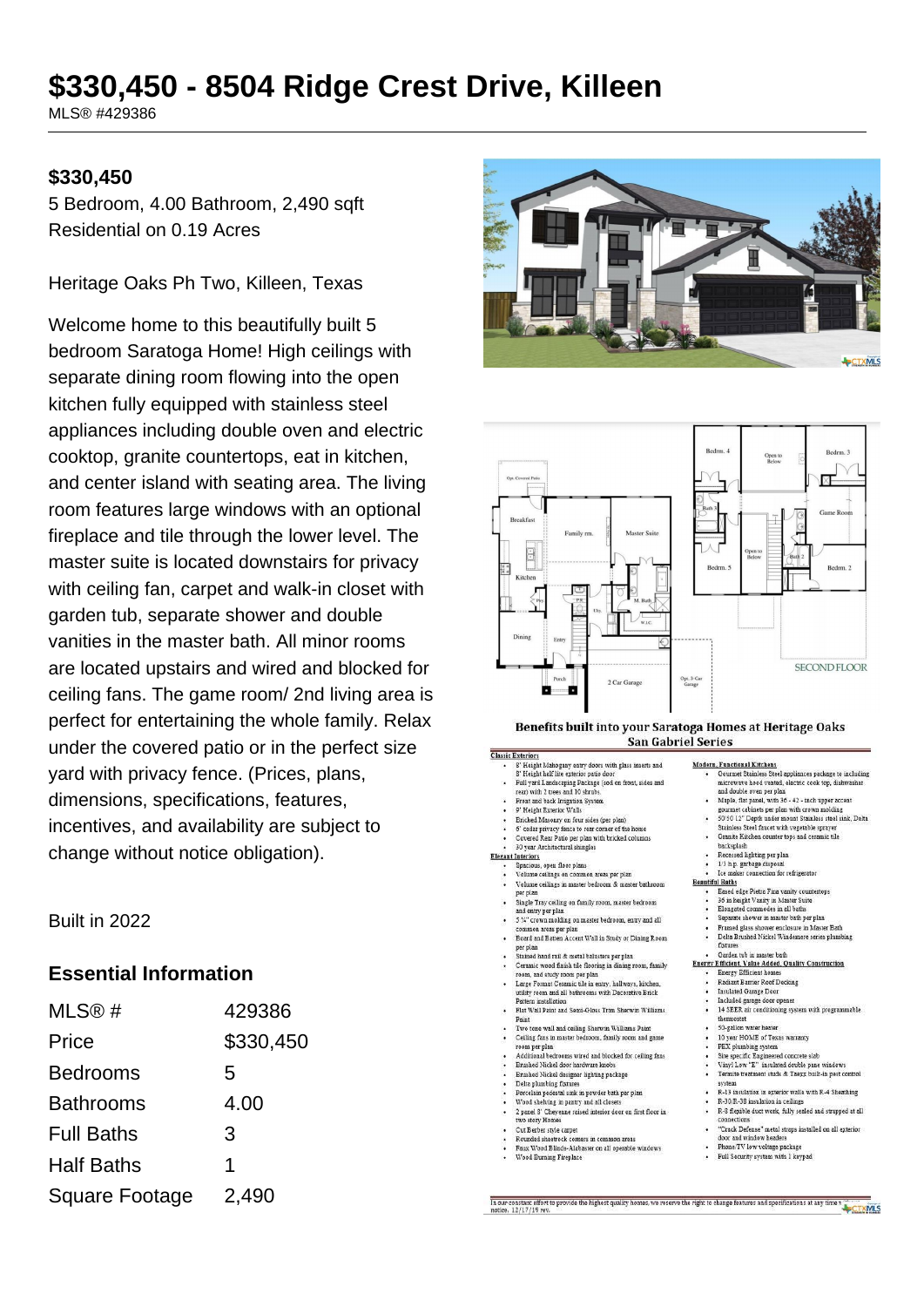| Acres             | 0.19                 |
|-------------------|----------------------|
| <b>Year Built</b> | 2022                 |
| <b>Type</b>       | <b>Residential</b>   |
| Sub-Type          | <b>Single Family</b> |
| <b>Style</b>      | Contemporary/Modern  |
| <b>Status</b>     | Pending              |

# **Community Information**

| Address      | 8504 Ridge Crest Drive |
|--------------|------------------------|
| Subdivision  | Heritage Oaks Ph Two   |
| City         | Killeen                |
| County       | <b>Bell</b>            |
| <b>State</b> | Texas                  |
| Zip Code     | 76542                  |

# **Amenities**

| <b>Utilities</b> | <b>Electricity Available</b> |
|------------------|------------------------------|
| Features         | None                         |
| Parking          | Attached, Garage             |
| # of Garages     | 3                            |
| Garages          | Garage Door Opener           |
| View             | None                         |

# **Interior**

| Interior                 | Carpet, Tile                                                                                                                                                                                                                                           |
|--------------------------|--------------------------------------------------------------------------------------------------------------------------------------------------------------------------------------------------------------------------------------------------------|
| <b>Interior Features</b> | Ceiling Fan(s), Carbon Monoxide Detector, Crown Molding, Dining Area,<br>Separate/Formal Dining Room, Double Vanity, Entrance Foyer, Game<br>Room, Garden Tub/Roman Tub, Open Floorplan, Pull Down Attic Stairs,<br>Recessed Lighting, Separate Shower |
| Appliances               | Double Oven, Electric Cooktop, Disposal, Range Hood, Vented Exhaust<br>Fan, Some Electric Appliances, Cooktop, Microwave                                                                                                                               |
| Heating                  | Electric                                                                                                                                                                                                                                               |
| Cooling                  | Electric                                                                                                                                                                                                                                               |
| Fireplace                | <b>Yes</b>                                                                                                                                                                                                                                             |
| <b>Fireplaces</b>        | Other, See Remarks, Wood Burning                                                                                                                                                                                                                       |
| # of Stories             | $\overline{2}$                                                                                                                                                                                                                                         |
| <b>Stories</b>           | Two                                                                                                                                                                                                                                                    |

# **Exterior**